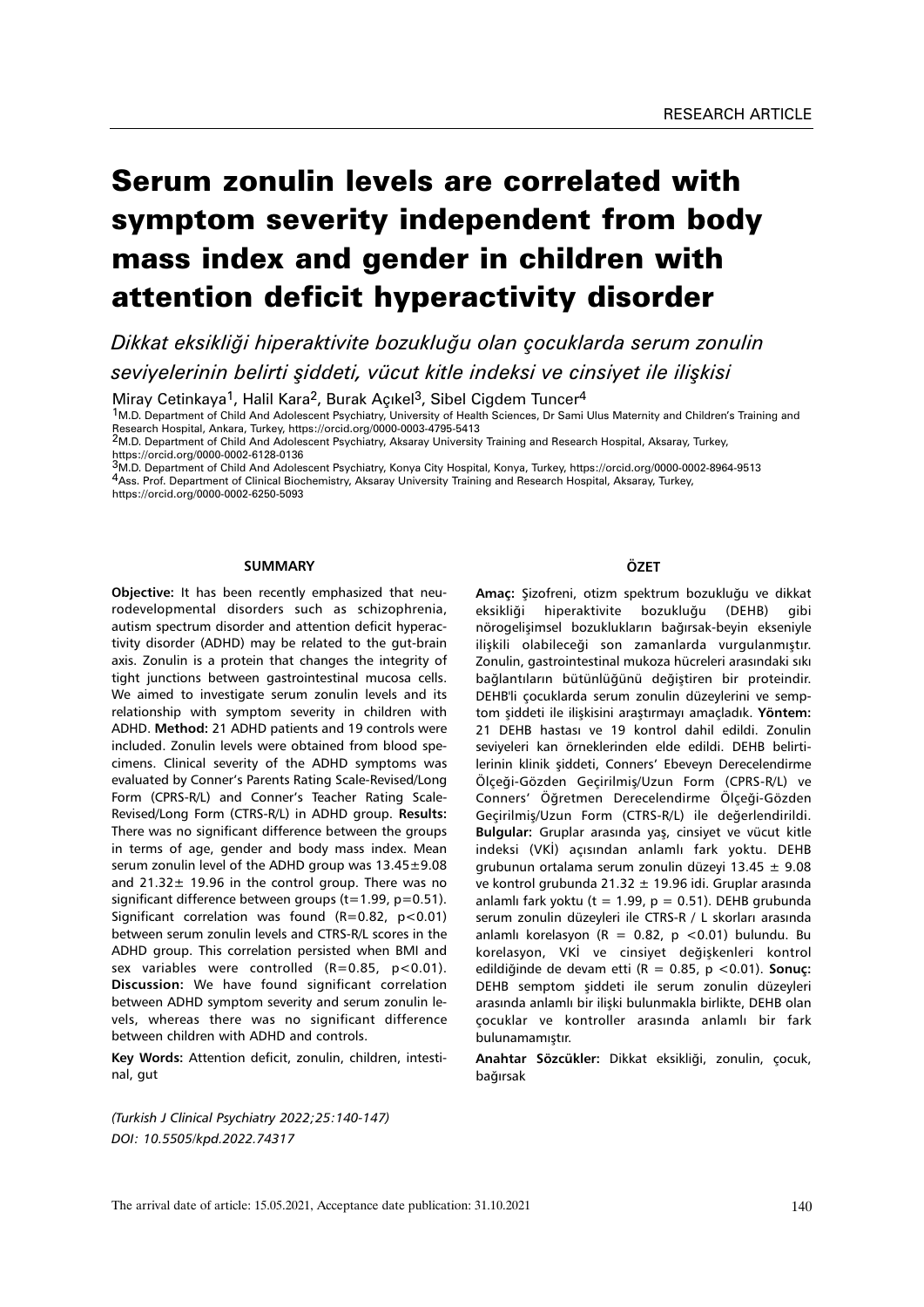## **INTRODUCTION**

Attention deficit hyperactivity disorder (ADHD) is a condition that starts from early childhood and causes loss of function in various areas such as school, social environment, work and family life due to symptoms in the areas of inattention, impulsivity and hyperactivity. According to data obtained from different communities around the world, the prevalence of ADHD is approximately  $5\%/1$ . Twin studies show that ADHD has 70-80% heritability (2). In a study which was conducted in Turkey, the prevalence of ADHD was reported to be 12.4% (3). The contribution of many environmental factors such as alcohol and smoking during pregnancy, low birth weight, preterm birth, pesticides containing organophosphate, zinc and lead exposure on the etiology of ADHD has been examined until today. Despite this, studies have reported that those other than preterm birth may be affected by some unmeasurable familial confounding factors and their role in etiology has not been elucidated (4).

Although time management and information processing problems are frequently mentioned in the pathophysiology of ADHD, some changes in inflammatory mechanisms are thought to play a role in the formation of neuropsychiatric diseases such as schizophrenia, bipolar disorder, and posttraumatic stress disorder through pathways such as glial activation, neuronal damage, increase in oxidative stress, alteration of the neurotransmitter metabolism and the blood-brain barrier (5). There are some data indicating that the risk of ADHD increases in the presence of atopic immune disorders such as eczema, asthma, rheumatoid arthritis, type 1 diabetes and hypothyroidism, and evidence has been obtained from recent studies indicating that serum cytokine levels of individuals with ADHD are higher than the normal population (6).

It has become a frequently emphasized issue in recent research that the gut microbiota is important for the physiology and development of the host, and the deterioration of the microbiota has an effect on brain functions and behavior. It is known that the alteration of the intestinal flora for various reasons activates some pathways and causes the tight connections between cells to loosen, and that the loosened epithelium - that is, the "leaky gut", plays a role in the development of autoimmune diseases by increasing the antigen exposure of the organs (7). In recent years, it has been also reported in some cases that neurodevelopmental disorders may also occur through this mechanism (8). In addition to immune-mediated mechanisms, it is also suggested that some bacteria that grow excessively in microbiota facilitate the emergence of ADHD symptoms by increasing the production of neurotransmitters such as dopamine, serotonin and GABA. Although it is not known exactly whether these molecules can directly cross the blood brain barrier, it has been reported that the modified microbiota can contribute to neurotransmitter synthesis by causing an increase in peripheral tryptophan (9).

Zonulin, the precursor to haptoglobin (HP2), is a protein that causes changes in the integrity of tight junctions between gastrointestinal mucosa cells. Enteric bacteria and intestinal tissue exposed to gliadin increase zonulin secretion through chemokines (10,11). It has been reported that zonulin, which is higher in serum samples of celiac patients compared to healthy controls, is also associated with the etiology of neuropsychiatric disorders such as chronic inflammatory demyelinating polyneuropathy, multiple sclerosis (MS), and schizophrenia (12,13). There is a study in which increased serum zonulin levels were found in individuals with ADHD diagnosis compared to the control group (8). The number of studies examining the relationship between parameters related to intestinal permeability and ADHD in this age group is very limited.

In this study, we examined the intestinal permeability of individuals with ADHD who did not receive any medical treatment by determining their serum zonulin levels and we aimed to contribute to the literature by investigating the relationship between these levels and symptom severity.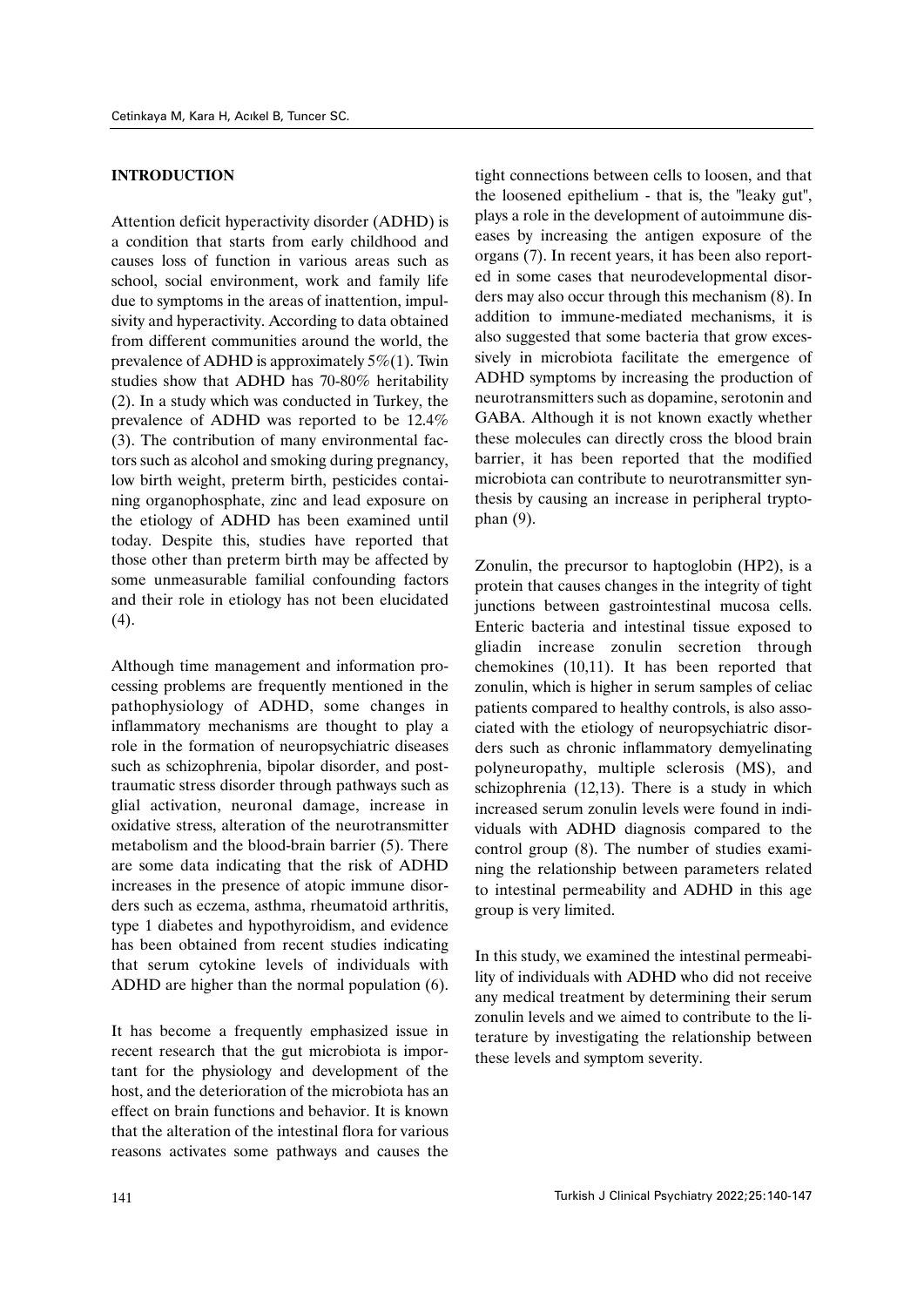## **METHOD**

## **Study Sample**

This study was conducted in Aksaray University Medical Faculty. Participants were recruited from the outpatient clinic of child and adolescent psychiatry. Children and adolescents within 8-12 years old who have diagnosed as ADHD and admitted to the clinic for the first time have been included in the patient group (n=21). Nine ADHD patients have ODD (oppositional defiant disorder) comorbidty. Newly diagnosed and psychotropic medicationnaive patients were selected. Patient group have been compared with healthy controls  $(n=19)$  similar to the patient group in terms of age and sex. Exclusion criteria for the ADHD group were determined as major physical, allergic, endocrine or neurologic (such as epilepsy) diseases; those with body mass index (BMI) percentile  $\geq 95\%$ ; those who use corticosteroids or any other drugs that affect the immune system in any time; and having an active infection within the past month. Those with comorbid depression, anxiety, mental retardation, autism spectrum disorder (ASD) and psychotic disorders were excluded from the study.

Control group was recruited from outpatient clinic for pediatric at the same hospital. The Schedule for Affective Disorders and Schizophrenia for School-Aged Children, Present and Lifetime Version-DSM-5 (K-SADS-PL-DSM-5) was used to screen healthy controls for psychiatric disorders by psychiatrist after physical examination by a pediatrician. The following exclusion criteria were implemented for control group: the existence of psychiatric disorders such as mental retardation, ASD, ADHD, schizophrenia, bipolar disorder, major depression, obsessive-compulsive disorder and anxiety disorders; major physical, allergic, endocrine or neurological diseases; those with body mass index (BMI) percentile  $\geq 95\%$ ; those who use corticosteroids or any other drugs that affect the immunological system in any time and having an active infection within the past month. The control group consisted of healthy children and adolescents matched by age and sex who applied to the hospital for a routine checkup. The study was reviewed and approved by the Ethics Committee at Ankara City Training and

Research Hospital Ethical Committee. The study's subjects, and parents of the subjects were briefed about the purpose of the study, and written consent was obtained from each of them.

## **Tools**

Demographic and clinical information have been reported in a form prepared by researchers. BMI were calculated for each patient. Each patient underwent a detailed diagnostic evaluation by child and adolescent psychiatrist by using The Schedule for Affective Disorders and Schizophrenia for School-Aged Children, Present and Lifetime Version-DSM-5 (K-SADS-PL-DSM-5) (15). Conners' Parents Rating Scale and Conners' Teacher Rating Scale were used during the diagnostic procedure.

*Conners' Parents Rating Scale- Revised/Long Form (CPRS-R/L):* CPRS-R/L consists subscales of cognitive problems/inattention, oppositionality, hyperactivity, anxiety-shyness, perfectionism, social problems, and psychosomatic symptoms. DSM-IV index, ADHD index, and Global Index according to DSM-IV diagnostic criteria are used for contribution. Parents are requested to answer items taking the last month into consideration. Each item is answered as one the following four choices: Not true at all (rarely), somewhat true (sometimes), quite true (mostly), and completely true (almost always) (16).

*Conners' Teachers Rating Scale-Revised/Long Form (CTRS-R/L):* CTRS-R/L includes 38 items, 6 subscales, and additionally 3 assistant scales based on the ADHD symptoms in DSM-IV: ADHD index, Conner's Global Index and DSM-IV Symptoms Index. Teachers are requested to evaluate children/adolescent's behaviors while taking the last one month into consideration. For each item, four answer choices: Not true at all (rarely), somewhat true (sometimes), quite true (mostly), and completely true (almost always) (17).

### **Biochemical Analysis**

Venous blood specimens were collected between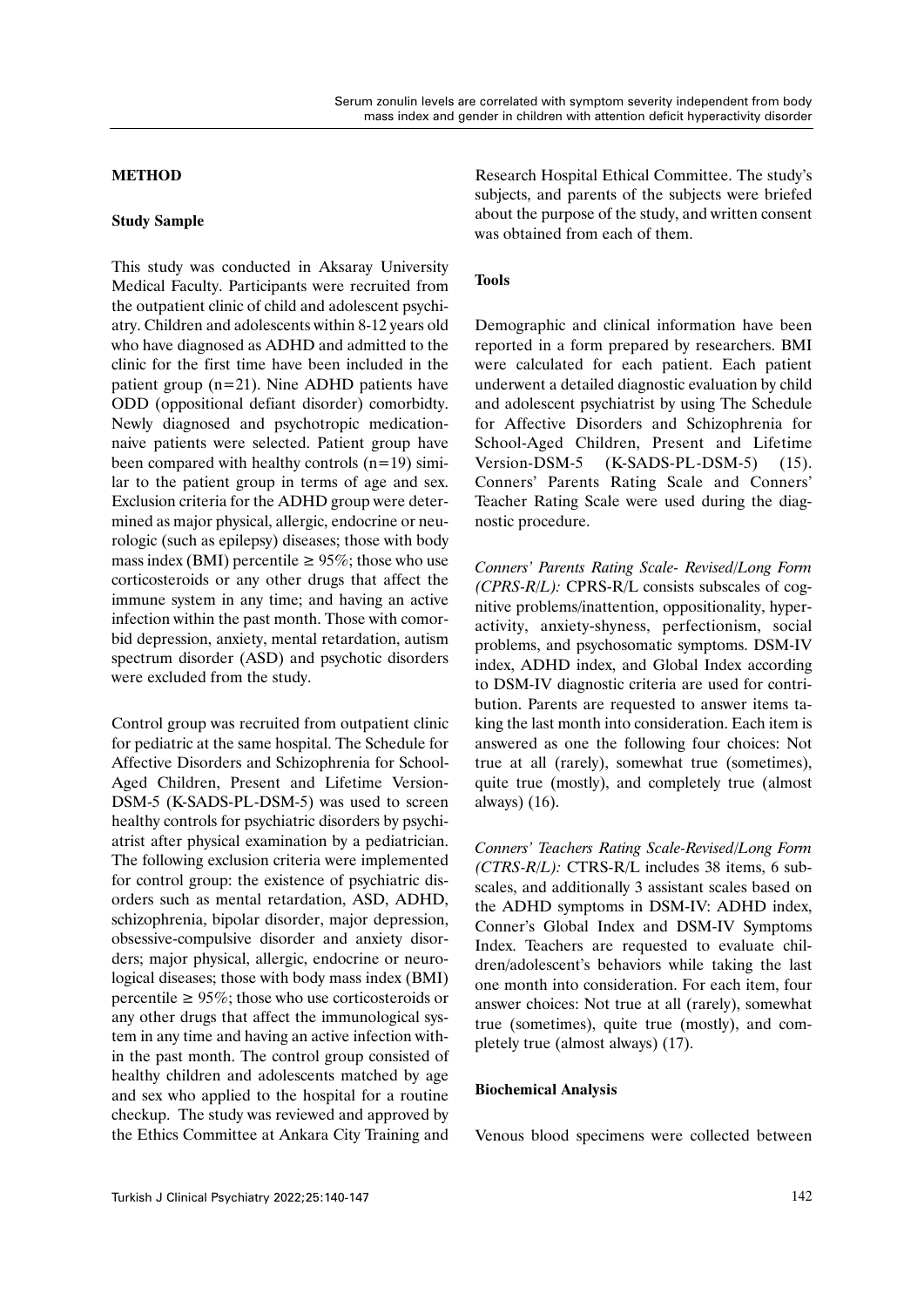8.00 and 10.30 a.m. after overnight fasting. The blood samples were centrifuged at 4000 rpm for 5 min at 4Co, and the separated serum was stored at -80Co until the time of the assay. Serum zonulin levels were measured using commercial enzymelinked immunosorbent assay kits following the protocols of the manufacturers (Serum Zonulin Sunredbio, China; Cat No:201-12-5578; Lot: 202003). The results of the analysis were presented in ng/dl. Intra- and inter-assay coefficients of variation of zonulin kit was intra-assay CV <10%, interassay CV <10%.

### **Statistical Analysis**

The statistical analysis was conducted using SPSS 23. Shapiro–Wilkinson test was used to determine the normality of the variable distribution. Relationships between dichotomous variables were assessed with the  $x^2$  test. The scale scores and biochemical parameters of the patient and control group were compared using the Mann–Whitney U test according to the distribution properties. The correlation between serum zonulin levels and the psychological test scores was evaluated by the Spearman correlation coefficient. A value of p less than 0.05 (two-tailed) was considered statistically significant.

## **RESULTS**

Twenty-one ADHD patients and nineteen healthy controls were included in this study. There was no significant difference in terms of sex  $(x^2=2.50,$ p=0.11). In the ADHD group, the mean age was 9.85 (SD=2.79) years and the control group's mean age was 8.72 (SD=3.27) years. There was no significant difference in terms of age between ADHD and control groups.  $(u=160,5, z=-1.05, p=0.29)$ . The mean BMI was 21.79 in the patient group  $(SD=1.88)$  and 21.99  $(SD=2.47)$  in the controls. There was no significant difference regarding mean BMI ( $u=190$ ,  $z=-0.25$ ,  $p=0.81$ ). Demographic variables were presented in Table 1.

When we examined the relation of Conners' scores between the groups, CTRS total score (u=50.5,  $z = -4.03$ ,  $p < 0.001$ ), CTRS ADHD index (u=63.5,  $z=-3.70$ , p < 0.001), CPRS total score (u=0, z=- **Table 1: Demographic and clinical characteristics of patients with ADHD and controls**

|             | ADHD           | <b>Controls</b>                                                              | Z/22              | р    |
|-------------|----------------|------------------------------------------------------------------------------|-------------------|------|
|             | (n:21)         | (n:19)                                                                       |                   |      |
| Age (years) | $9.85 - 2.79$  | $8.72 - 3.27$                                                                | $-1.05^{\rm a}$   | 0.29 |
| <b>Sex</b>  |                |                                                                              |                   |      |
| Boy/girl    | 16/5           | 10/9                                                                         | 2.50 <sup>b</sup> | 0.11 |
| BMI         | $21.79 - 1.88$ | $21.99 - 2.47$                                                               | $0.25^{\rm a}$    | 0.81 |
|             |                | BMI: Body Mass Index; a: Mann-Whitney U test; <sup>b</sup> : Chi-square test |                   |      |

5,40,  $p \le 0.001$ ), and CPRS ADHD index (u=9.0,  $z=-5.17$ ,  $p < 0.001$ ) sub-scores were found to be statistically significant.

When compared, mean serum zonulin level in the ADHD group was 16.88 (SD=9.67) and 13,34  $(SD=7.15)$  in the control group. There was no significant difference in terms of zonulin levels between groups  $(u=148, z=-1.39, p=0.16)$  (see Table 2 and Figure 1).

| Table 2: Zonulin levels in ADHD and control groups |  |
|----------------------------------------------------|--|
|                                                    |  |

|                                    | <b>ADHD</b>    | Control   | n/z                | D | Min/max value in ADHD |
|------------------------------------|----------------|-----------|--------------------|---|-----------------------|
|                                    |                |           |                    |   | group                 |
| Zonulin                            | $16.88 - 9.67$ | $13.34 -$ | $148/-1.39^a$ 0.16 |   | 7.85/41.80            |
| (ng/dl)                            |                | 7.15      |                    |   |                       |
| <sup>a</sup> : Mann-Whitney U test |                |           |                    |   |                       |

When we examined the relationship between serum zonulin levels and CTRS total scores in the ADHD group, significant correlation was found  $(rs=0.905, p<0.01)$ . Similar correlation existed with CPRS total score ( $rs=0.888$ ,  $p<0.01$ ) (Figure 2). There was no correlation between zonulin levels and total CTRS scores ( $rs = 0.214$ ,  $p = 0.38$ ) as well total CPRS scores ( $rs = -0.258$ ,  $p = 0.28$ ) in the control group.

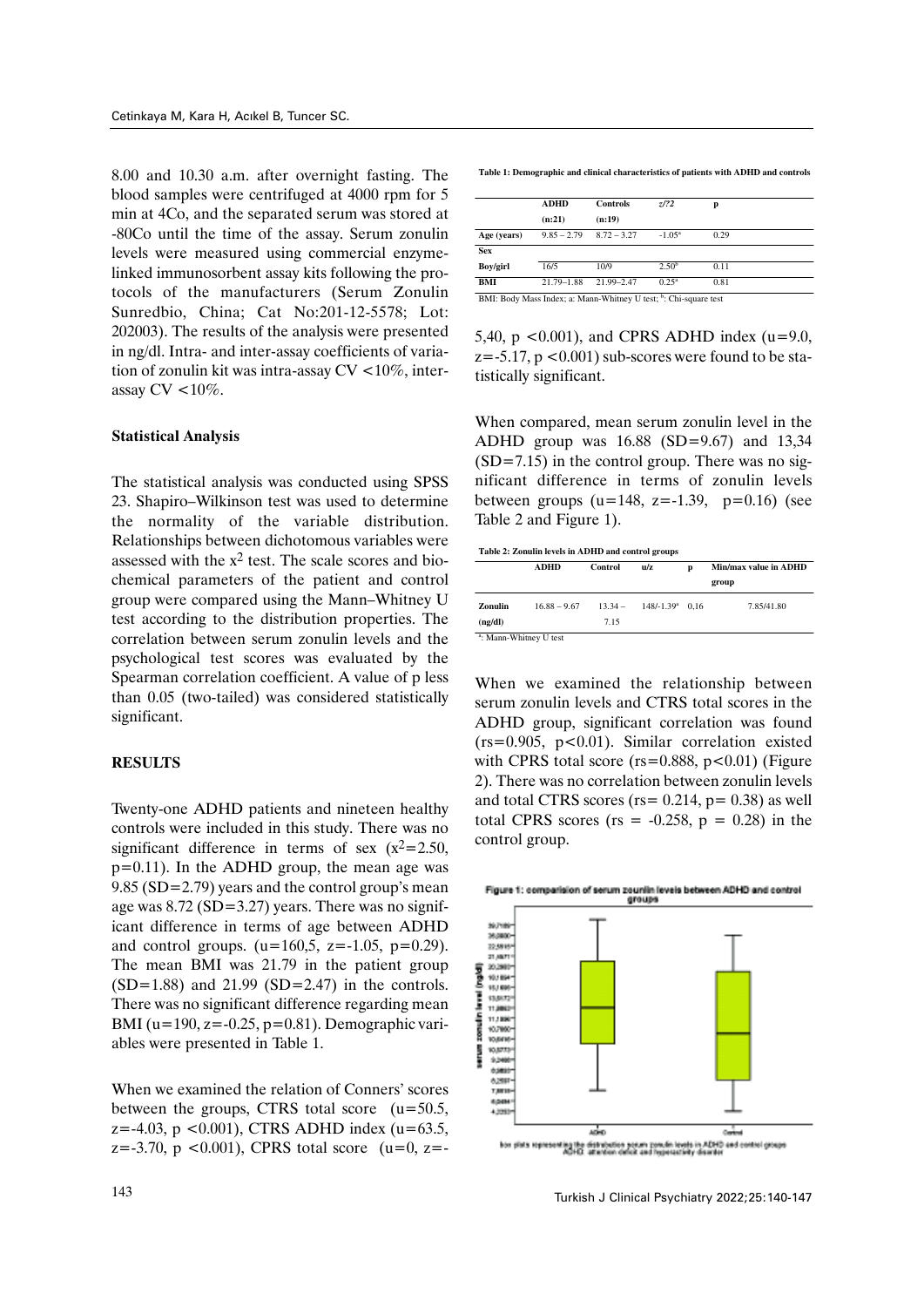|    |                                                                                              |                              |                             |                                                                                                        | $\frac{1}{2}$ | $\mathbf{S}$ | $6 -$                                                                                                                                                                                            | $\mathcal{F}$                                                                                                                                                                                                                  | 8 | $\bullet$ | 10 <sup>10</sup> | 11 | $12 \t13$ |
|----|----------------------------------------------------------------------------------------------|------------------------------|-----------------------------|--------------------------------------------------------------------------------------------------------|---------------|--------------|--------------------------------------------------------------------------------------------------------------------------------------------------------------------------------------------------|--------------------------------------------------------------------------------------------------------------------------------------------------------------------------------------------------------------------------------|---|-----------|------------------|----|-----------|
|    | Serum zonulin levels (ng/dl)                                                                 |                              |                             |                                                                                                        |               |              |                                                                                                                                                                                                  |                                                                                                                                                                                                                                |   |           |                  |    |           |
| 1. | CTRS total scores                                                                            | $905$ : <. 01 <sup>6</sup> 1 |                             |                                                                                                        |               |              |                                                                                                                                                                                                  |                                                                                                                                                                                                                                |   |           |                  |    |           |
|    | <b>CPRS</b> total scores                                                                     |                              | $.885<.016$ . 9734, < 013 1 |                                                                                                        |               |              |                                                                                                                                                                                                  |                                                                                                                                                                                                                                |   |           |                  |    |           |
|    | CTRS. ADHD index subscale                                                                    |                              |                             | $.786$ *, <.01° .900°, <.01° .876°, <.01° 1                                                            |               |              |                                                                                                                                                                                                  |                                                                                                                                                                                                                                |   |           |                  |    |           |
| L. | CTR5, opposition subscale                                                                    |                              |                             | $.694$ , <.01 <sup>5</sup> .611, <.01 <sup>5</sup> .590°, <.01 <sup>5</sup> .523°, <.01 <sup>5</sup> 1 |               |              |                                                                                                                                                                                                  |                                                                                                                                                                                                                                |   |           |                  |    |           |
| ı. | CTRS, social problems subscale .838, <.019 .842, <.019 .781, <.019 .699, <.019 .629, <.019 1 |                              |                             |                                                                                                        |               |              |                                                                                                                                                                                                  |                                                                                                                                                                                                                                |   |           |                  |    |           |
| ı. | CTRS. restlessness-impulsivity<br>subscale                                                   |                              |                             |                                                                                                        |               |              | $.794$ , $< 01^{\circ}$ , $912^{\circ}$ , $< 01^{\circ}$ , $898^{\circ}$ , $< 01^{\circ}$ , $923^{\circ}$ , $< 01^{\circ}$ , $512^{\circ}$ , $= 01^{\circ}$ , $651^{\circ}$ , $< 01^{\circ}$ , 1 |                                                                                                                                                                                                                                |   |           |                  |    |           |
| 1. | CTRS, emotional lability<br>subscale                                                         |                              |                             |                                                                                                        |               |              |                                                                                                                                                                                                  | $.599$ , <.01', -506', <.01', -584', <.01', -923', <.01', -533', =.01', -753', <.01', -451', <.05', 1                                                                                                                          |   |           |                  |    |           |
|    | CPRS. ADHD index subscale                                                                    |                              |                             |                                                                                                        |               |              |                                                                                                                                                                                                  | 1 409 = 4075, 410 > 4084, 410 > 4518, 4279, = 4774, 401 > 4717, 4084, 4019, 4077, 4084, 4096, 40068,                                                                                                                           |   |           |                  |    |           |
|    | CPRS, opposition subscale                                                                    |                              |                             |                                                                                                        |               |              |                                                                                                                                                                                                  | $.625$ , <.01. 758, <.01. 727, <.01. 786, <.01. 757, =.26. 556, <.01. 829, <.01. 768, 768, 484, <.02. 1                                                                                                                        |   |           |                  |    |           |
| ı. | CPRS, social problems subscale                                                               |                              |                             |                                                                                                        |               |              |                                                                                                                                                                                                  | $.506$ , <.05° $.598$ , <.01° $.627$ , <.01° $.535$ , =.01° $.234$ , $.809$ , $.555$ , <.05° $.597$ , <.01° $.500$ , <.05° $.431$ , =.05° $.370$ , =.09° $\pm$                                                                 |   |           |                  |    |           |
| L. | CPRS. restlessness-impulsivity<br>subscale                                                   |                              |                             |                                                                                                        |               |              |                                                                                                                                                                                                  | 1 (10.> .562, (10.> .443, (10.> .157, (10.> .198, (10.> .149, <10.> .514, (20.> .544, (20.> .444, (10.> .444, (10.> .444, 10.> .444, 10.> .444, 10.> .444, 10.> .444, (10.> .444, 10.> .444, (10.> .444, 10.> .444, 10.> .444, |   |           |                  |    |           |
| ı. | CPRS, emotional lability<br>subscale                                                         |                              |                             |                                                                                                        |               |              |                                                                                                                                                                                                  | 1 (0.5 · 165), -070, -080, -080, -080, -091, -080, -091, -080, -091, -080, -091, -080, -091, -080, -091, -080, -091, -080, -091, -081, -091, -091, -091, -091, -091, -091, -091, -091, -091, -091, -091, -091, -091, -091, -09 |   |           |                  |    |           |

Table 3. Correlation values of variables in ADHD group (n: 21)

an's sho correlation coefficient \*: paralue (paralue < 0.05 is bolded).

The correlation between the CTRS-CPRS subscales and zonulin levels was also evaluated in the patient group. In the CTRS scale; opposition, social problems, ADHD index, restlessness-impulsivity and emotional lability subscales were positively correlated with zonulin levels. In the CPRS scale opposition, social problems, ADHD index, restlessness-impulsivity and emotional lability subscales were also positively correlated with zonulin levels (Table 3).

We evaluated whether BMI, age and sex variables had any effect on correlation by performing partial correlation analysis. In ADHD group, CTRS  $(r=0.756, p<0.01)$  and CPRS total scores





 $(r=0.756, p<0.01)$ , CTRS opposition  $(r=0.825,$ p<0.01), CTRS social problems (r=0.778, p<0.01), CTRS ADHD index (r=0.592, p=0.01), CTRS restlessness-impulsivity  $(r=0.586, p=0.01)$ and CTRS emotional lability  $(r=0.644, p<0.05)$ subscales was still found to be correlated after analysis. In CPRS, ADHD index( $r=0.499$ ,  $p<0.05$ ), restlessness-impulsivity  $(r=0.553, p<0.05)$  and emotional lability subscales  $(r=0.728, p=0.01)$ were also found to be correlated.

We also evaluated the correlation between the CTRS and CPRS subscales and zonulin levels in the control group. The only positively correlated subscale was restlessness-impulsivity ( $rs = 0.501$ , p= 0.02) in the CTRS. On the other hand, there weren't any correlations regarding the CPRS subscales.

## **DISCUSSION**

In this study, we investigated the serum zonulin levels among patients with ADHD and healthy controls. According to our results, there was no significant difference between patients diagnosed as ADHD and healthy controls in terms of serum zonulin levels. In addition, there was a significant correlation between CTRS/CPRS total scores and serum zonulin levels in patient group. Our study is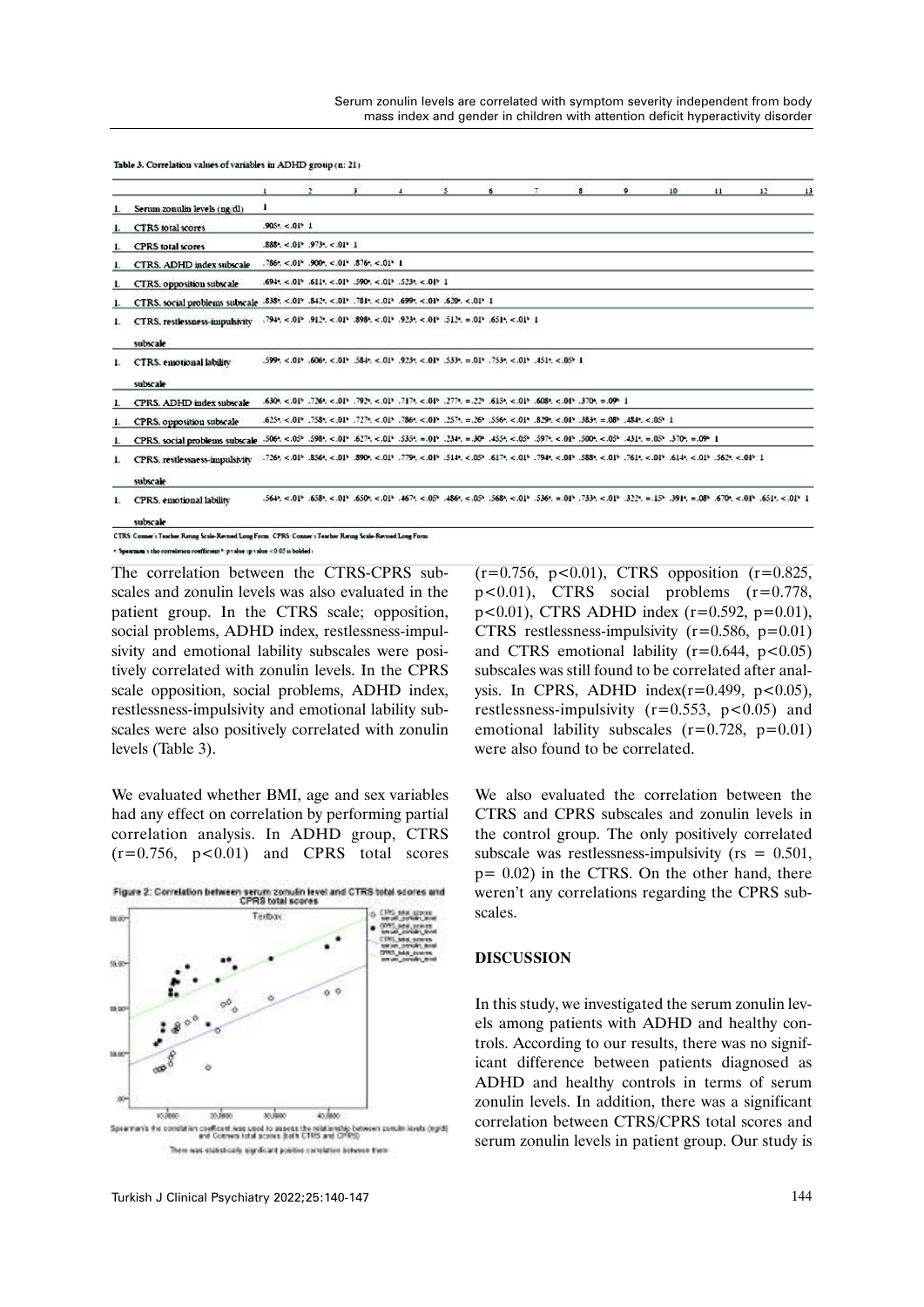one of the few studies on this subject.

To our best knowledge, there are only two studies in the literature investigating serum zonulin levels in ADHD patients. Ozyurt et al. investigated serum zonulin levels in patients with ADHD and healthy controls. They found higher serum zonulin levels among children with ADHD and reported that these children have more impairment in social functioning compared to controls. Also, serum zonulin levels were found to be an independent predictor for hyperactivity and social deficit scores in regression analysis (8). In addition to this study, Aydogan Avsar et al. found significant differences between the study groups in terms of serum logclaudin-5 levels. However, according to this study there was no significant difference between the study groups in terms of serum zonulin levels. They suggested that the significant increase in serum claudin-5 levels could be evaluated as a mechanism of secondary compensation for increased bloodbrain-barrier permeability and may be a marker for neuroinflammation. They mentioned some points while explaining lack of significance in serum zonulin levels such as excluding potential confounding factors such as obesity and methodological limitations (14). Therefore, in our study, we controlled BMI, age and gender variables, and yet we found that zonulin levels were still positively correlated with symptom severity.

According to our results, as the zonulin levels increased in the ADHD group, there was a more significant deterioration in opposition, social problems, restlessness-impulsivity and emotional lability sub-scores. These data were in parallel with the results found by Ozyurt et al., which can be summarized as increased zonulin levels might be related to impaired social functions (18).

Zonulin is a prehaptoglobulin which regulates intestinal permeability. Increase in zonulin levels which is induced by intestinal exposure to bacteria, gluten and gliadin could trigger opening of the paracellular pathway which is followed by an increase in intestinal permeability with the disengagement of the zonula occludens (ZO)-1 from the tight junctions. Impaired intestinal barrier permeability can lead to increased translocation of gut bacteria or of metabolic products such as lipopolysaccharide (LPS) and neuroactive peptides which could trigger an immune response that can lead to release of inflammatory cytokines and activation Inflammatory cytokines and the vagal system in turn can modulate the activity of the CNS (19). Several studies have been conducted to investigate the hypothesis that gastrointestinal permeability increased in patients with neurodevelopmental disorders and mental illnesses (20). In addition to ADHD, possible association between other psychiatric disorders and serum zonulin levels was investigated. Esnafoglu et al. found higher serum zonulin levels among patients diagnosed as autism spectrum disorders (21), Kilic et al. found higher serum zonulin levels in patients diagnosed as bipolar disorder (22) and Isik et al. also investigated serum zonulin levels among patients diagnosed as obsessive compulsive disorders and found no significant difference between patients and controls (23). As presented, there are studies investigating the association between psychiatric disorders and zonulin. Yet, studies about serum zonulin levels and ADHD are limited. We think that although a mechanic link in the gut–brain axis in ADHD has been proposed, there is still a lack of information about gut-brain axis role on ADHD etiology. In a recent review, it was suggested that there are several limitations on studies those investigating this association and little information is known whether alteration on microbiota and gut-brain axis contribute the etiology of ADHD or not. The reason we couldn't find any difference between groups may be because of this lack of association which was aforementioned by Aydogan Avsar et al (14). Another reason we didn't find any difference between groups could be the methodological limitations those mentioned by Ajamian et al. They suggest that although zonulin is a popular marker about disorders related with gut-brain axis, current commercial zonulin assays are not detecting the actual protein as prehaptoglobin-2. The researchers also recommended caution when considering serum zonulin levels as a marker of mucosal barrier integrity until assay methodology is improved (24). In a recent review, it was mentioned that studies investigating the association between ADHD and gut-brain axis have some limitations about methodological issues such as small sample sizes and standardization (25). Our sample size is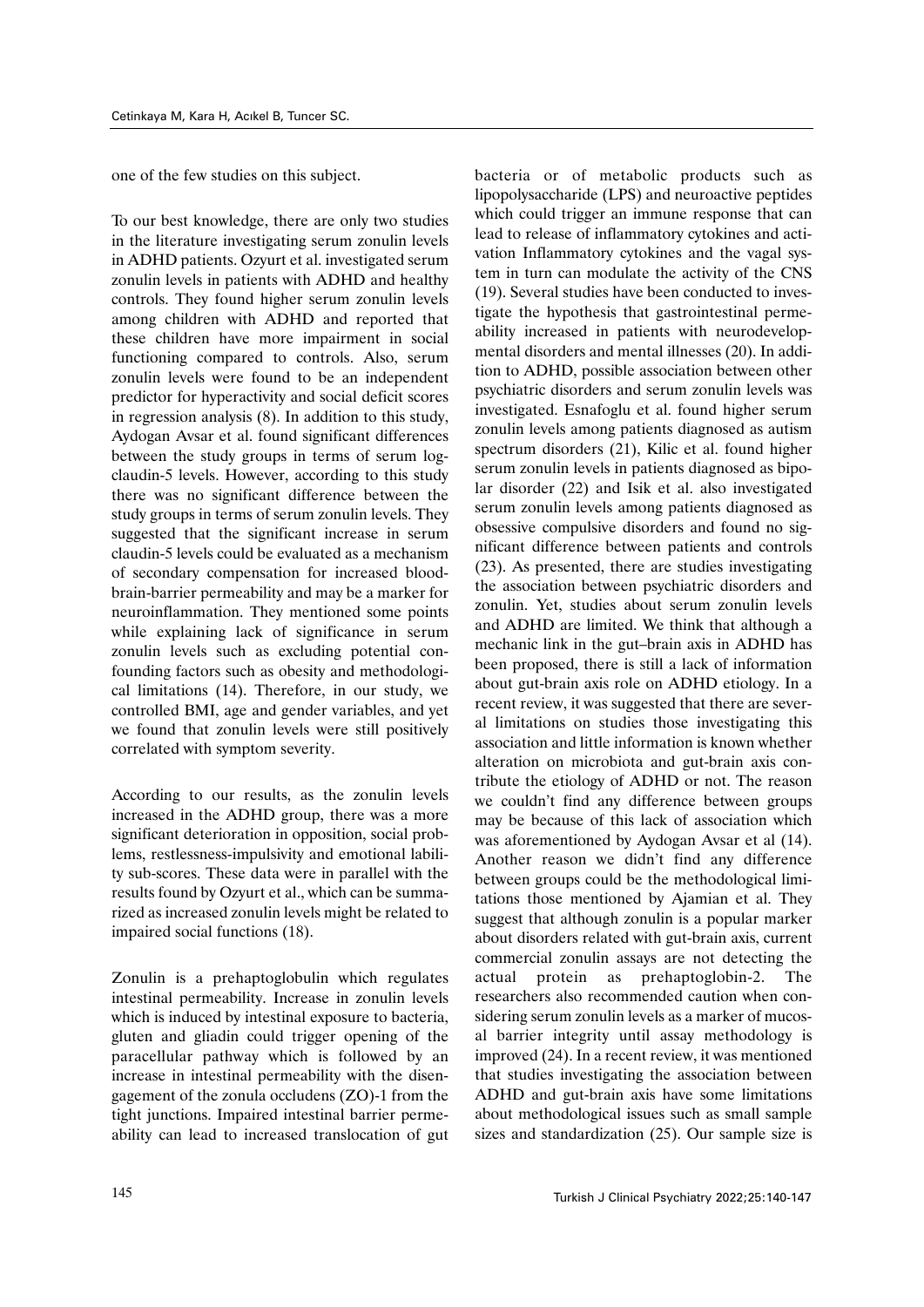relatively small, and this could be a reason for this insignificance results between group.

Although we could not find a significant difference between patient and control groups in terms of serum zonulin levels, we found a significant correlation between serum zonulin levels and ADHD severity in patient group. In addition to this finding, when we controlled BMI and gender because of the confounding effect, positive correlation still persisted. Thus, we could suggest that serum zonulin levels does not differentiate patients with ADHD from healthy controls but could be used as a marker for determine ADHD severity. Higher serum zonulin levels could reflect increased intestinal permability (26) and this could result as more severe ADHD symptoms. If we could include more participants in our study, we think we would find some differences between the groups.

Our study has certain limitations. First, our sample size is relatively small. We did not standardize our patients' dietary habits, so dietary differences between patient and control groups could have

1. Faraone S V., Larsson H. Genetics of attention deficit hyperactivity disorder. Mol Psychiatry. 2019;24(4):562–75.

2. Larsson H, Chang Z, D'Onofrio BM, Lichtenstein P. The heritability of clinically diagnosed attention deficit hyperactivity disorder across the lifespan. Psychol Med. 2014;44(10):2223–9.

3. Ercan ES, Polanczyk G, Akyol Ardıc U, Yuce D, Karacetın G, Tufan AE, Tural U, Aksu H, Aktepe E, Rodopman Arman A, Başgül S, Bılac O, Coşkun M, Celık GG, Karakoc Demırkaya S, Dursun BO, Durukan İ, Fidan T, Perdahlı Fiş N, Gençoğlan S, Gökçen C, Görker I, Görmez V, Gündoğdu ÖY, Gürkan CK, Hergüner S, Tural Hesapçıoğlu S, Kandemir H, Kılıç BG, Kılınçaslan A, Mutluer T, Nasiroğlu S, Özel Özcan Ö, Öztürk M, Öztop D, Yalın Sapmaz S, Süren S, Şahin N, Yolga Tahıroglu A, Toros F, Ünal F, Vural P, Perçinel Yazıcı İ, Yazıcı KU, Yıldırım V, Yulaf Y, Yüce M, Yüksel T, Akdemir D, Altun H, Ayık B, Bilgic A, Hekim Bozkurt Ö, Demirbaş Çakır E, Çeri V, Üçok Demir N, Dinç G, Irmak MY, Karaman D, Kınık MF, Mazlum B, Memik NÇ, Foto Özdemir D, Sınır H, Ince Taşdelen B, Taşkın B, Uğur Ç, Uran P, Uysal T, Üneri Ö, Yilmaz S, Seval Yılmaz S, Açıkel B, Aktaş H, Alaca R, Alıç BG, Almaidan M, Arı FP, Aslan C, Atabay E, Ay MG, Aydemir H, Ayrancı G, Babadagı Z, Bayar H, Çon Bayhan P, Bayram Ö, Dikmeer Bektaş N, Berberoğlu KK, Bostan R, Arıcı Canlı M, Cansız MA, Ceylan C, Coşkun N, Coşkun S, Çakan Y, Demir İ, Demir N, Yıldırım Demirdöğen E, Doğan B, Dönmez YE, Dönder F, Efe A, Eray Ş, Erbilgin S, Erden S, Ersoy EG, Eseroğlu T, Kına Fırat S, Eynallı Gök E, Güler G, Güles Z, Güneş S, Güneş A, Günay G, Gürbüz Özgür B, Güven G, Çelik Göksoy Ş, Horozcu H, Irmak A, Işık Ü, Kahraman Ö, Kalaycı BM, Karaaslan U, Karadağ M, Kılıc HT, Kılıçaslan F, Kınay D, Kocael Ö, Bulanık

influenced our results. This limitation is valid for most studies investigating gut-brain axis and autism spectrum disorder association. Finally, our study was cross-sectional and the patients were not followed up.

## **CONCLUSION**

In conclusion, our study revealed the relationship between serum zonulin levels and symptom severity in patients with ADHD. The search for the use of biomarkers in psychiatric disorders continues, and studies with larger samples need to be repeated in order for zonulin to be a candidate in this regard.

Correspondence address: M.D., Miray Cetinkaya, Sami Ulus Child Hospital Babür cd. no: 44 Altındağ Ankara - Türkiye, makinci@gmail.com

### **REFERENCES**

Koç E, Kadir Mutlu R, Lushi-Şan Z, Nalbant K, Okumus N, Özbek F, Akkuş Özdemir F, Özdemir H, Özkan S, Yıldırım Özyurt E, Polat B, Polat H, Sekmen E, Sertçelik M, Sevgen FH, Sevince O, Süleyman F, Shamkhalova Ü, Eren Şimşek N, Tanır Y, Tekden M, Temtek S, Topal M, Topal Z, Türk T, Uçar HN, Uçar F, Uygun D, Uzun N, Vatansever Z, Yazgılı NG, Miniksar Yıldız D, Yıldız N. The prevalence of childhood psychopathology in Turkey: a cross-sectional multicenter nationwide study (EPICPAT-T). Nord J Psychiatry [Internet]. 2019 Feb 17;73(2):132–40.

4. Cortese S, Coghill D. Twenty years of research on attentiondeficit/hyperactivity disorder (ADHD): looking back, looking forward. Evid Based Ment Heal [Internet]. 2018 Nov;21(4):173– 6.

5. Leffa DT, Torres ILS, Rohde LA. A review on the role of inflammation in attention-deficit/hyperactivity disorder. Neuroimmunomodulation. 2019;25(5–6):328–33.

6. Dunn GA, Nigg JT, Sullivan EL. Neuroinflammation as a risk factor for attention deficit hyperactivity disorder. Pharmacol Biochem Behav. 2019;182(503):22–34.

7. Fasano A. Leaky gut and autoimmune diseases. Clin Rev Allergy Immunol. 2012;42(1):71–8.

8. Galiatsatos P, Gologan A, Lamoureux E. Autistic enterocolitis: fact or fiction? Can J Gastroenterol. 2009 Feb;23(2):95-8.

9. Boonchooduang N, Louthrenoo O, Chattipakorn N, Chattipakorn SC. Possible links between gut–microbiota and attention-deficit/hyperactivity disorders in children and adoles